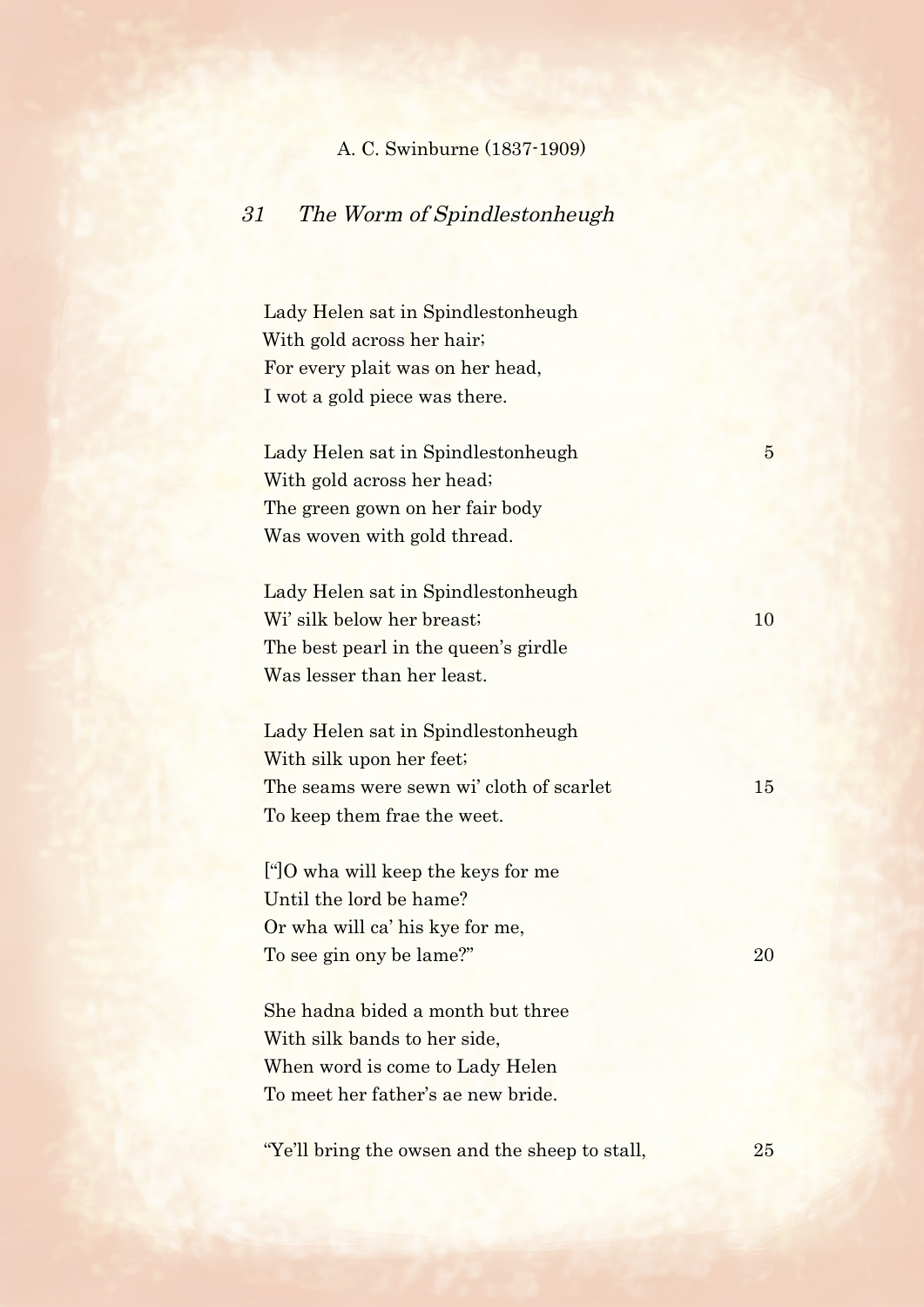Ye'll bring the kye to stand; Ye'll set the first key in my girdle, The neist key at my hand."

"But gin he has wedded a witch woman To work sic teen on me, 30 I'll come nae mair to Spindlestonheugh Till green grow in a dry tree.["]

And she's done on her braw girdle, Between the sun and moon, And she's done on her kaims of gold, 35 Her gold gown and her shoon.

She's tied her hair in three witch knots, I wot, abune her bonny een; And for her hair and her body, I wot she might have been a queen. 40

"I wish the sickle was in the rye, And the rye was ower my head; And aye the next rose I shall gather, I wish the white may be the red."

She's tane the keys intil her hands 45 Between the red sun and the moon; The rain ran down upon the grass, And stained in her silk shoon.

She's tane the keys to her girdle-tie Between the warm sun and the weet; 50 The rain that was between the grass and rye, Ran down upon her feet.

"O whatten a burd is yonder burd That shines about her head?" "It is but Helen my ae daughter 55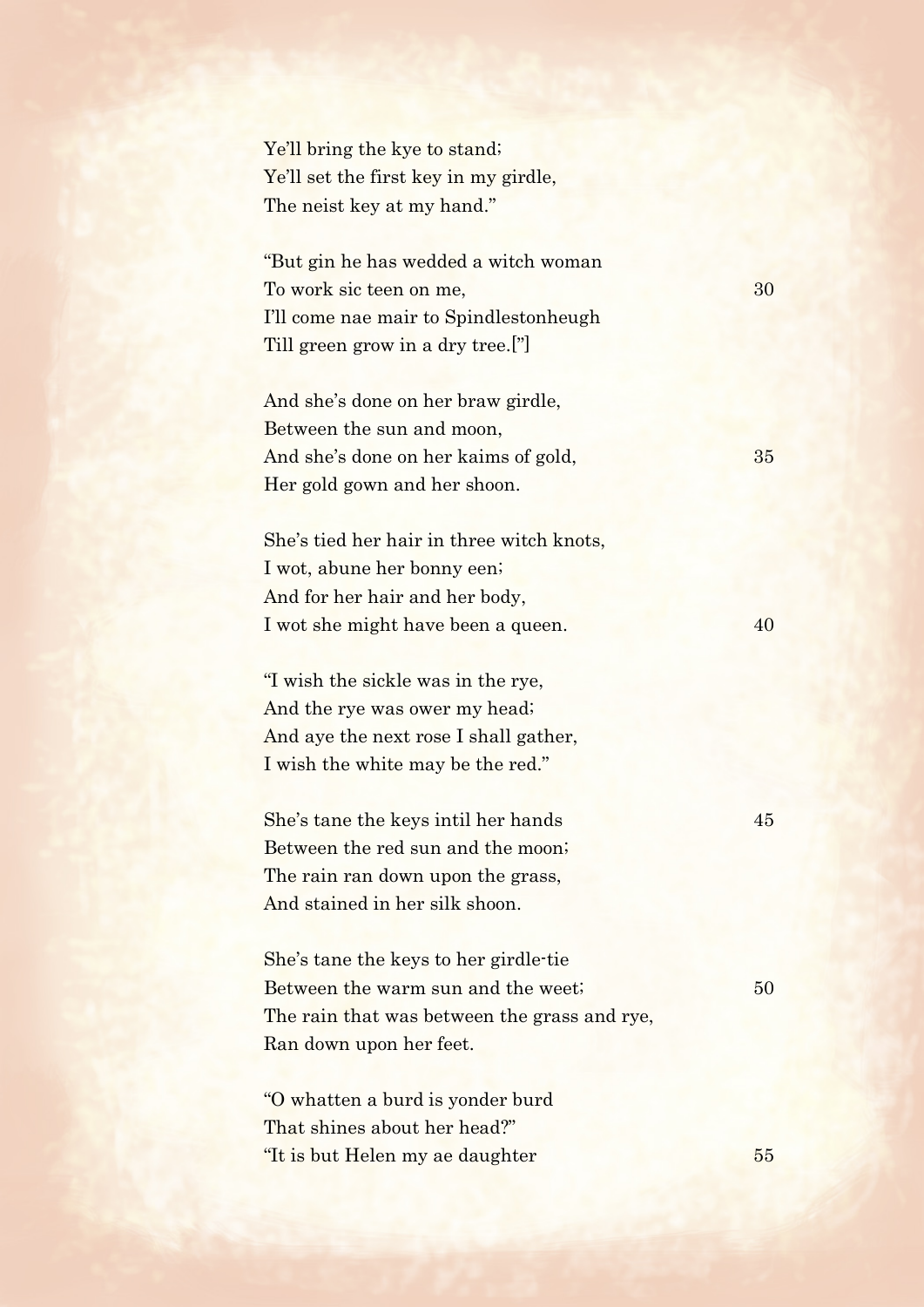## Has clad hersell wi' red[.]"

'

"O where gat she thae stones of price, The warst might serve a queen?" "It is but for the summer season She's clad hersell wi' green[.]" 60

Lady Helen knelt upon her knees, She knelt upon her yellow hair; "Hae back your keys, my dear father, God give you weel to fare."

Lady Helen knelt into the dust, 65 She knelt upon the roadway stane; "And God you keep, madame, my mither, As I shall be your ain."

Out then spak the new-come bride, I wot she spak wi' pain and care; 70 "O some hae gold to weave, Helen, And some hae gold to wear."

Out then spak the witch-mother, I wot she spak fu' little worth; "Look where my saddle sits, Helen, 75 Ye'll stand against the saddle-girth."

She's tane the red kaims frae her hair, The red shoon frae her feet; She's set her face to the saddle stirrup, That nane should hear her greet. 80

And aye she ran, and weel she ran Till her sides were waxen sair; And the sun that was upon the ways Had burnt her through her hair.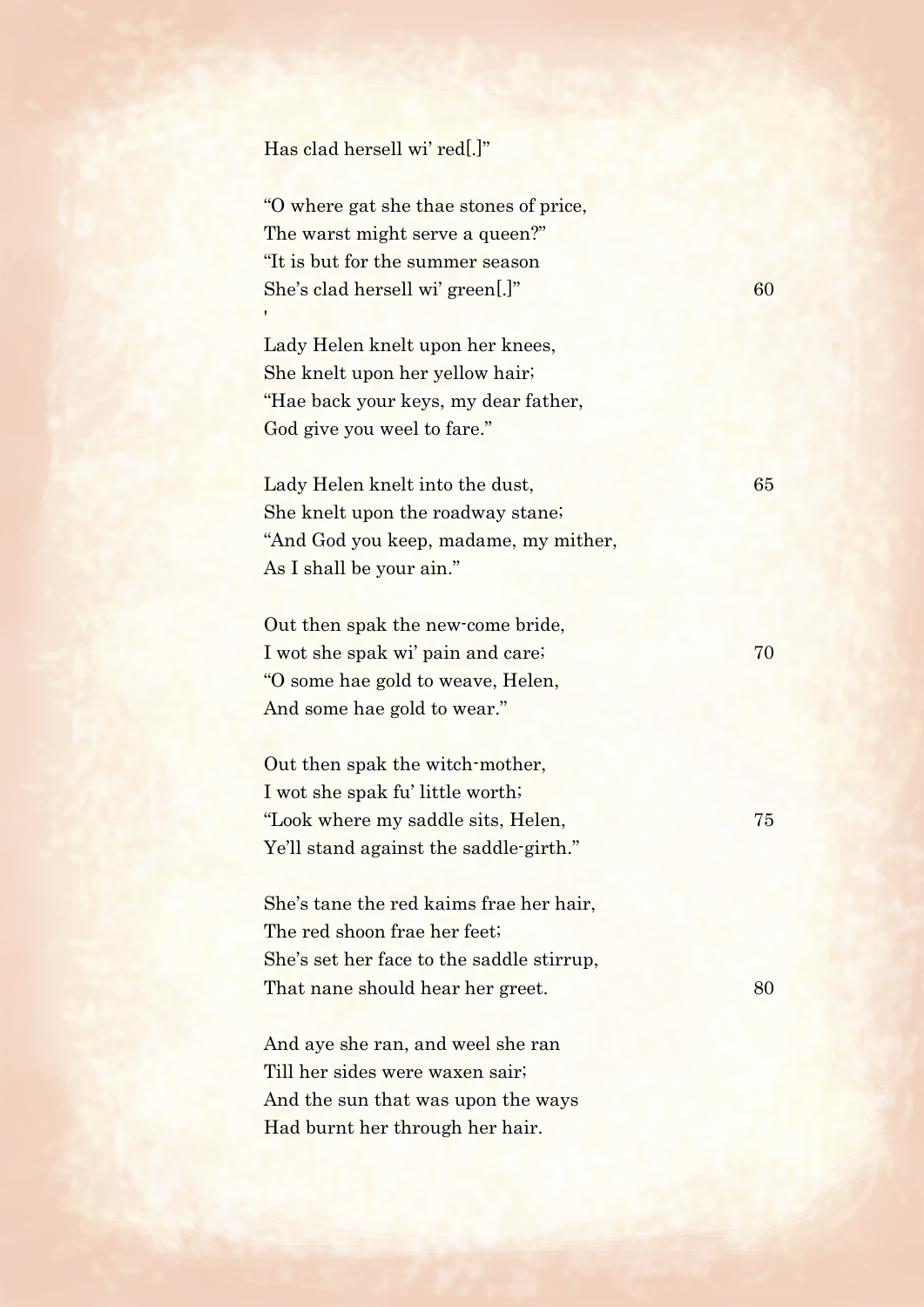| They hadna ridden a nlile but three          | 85         |
|----------------------------------------------|------------|
| When she was fain to bide;                   |            |
| For the blood was come upon her feet         |            |
| And the pain upon her side.                  |            |
|                                              |            |
| And whiles she ran, and whiles she grat,     |            |
| In the warm sun and the cold,                | 90         |
| Till they came to the bonny castle           |            |
| Was bigged upon with gold.                   |            |
|                                              |            |
| "O see ye not thae towers, Helen,            |            |
| Where ye gat meat and wine?                  |            |
| It's I maun ligg in the braw bride-chamber,  | 95         |
| And ye maun ligg wi' swine.                  |            |
|                                              |            |
| "O see ye not thae halls, Helen,             |            |
| Where ye gat silk to wear?                   |            |
| It's I shall hae the gold gowns on,          |            |
| When your body is bare."                     | <b>100</b> |
|                                              |            |
| "O ye'll sit in the braw guest-chamber,      |            |
| And ye'll drink white and red;               |            |
| But ye'll gar them gie me the washing water, |            |
| The meats and the broken bread?"             |            |
| ["]Ye'll get nae chine o' the broken loaves, | 105        |
| The white bread wi' the brown;               |            |
| Ye'll drink of the rain and the puddle water |            |
| My maids shall cast ye down."                |            |
|                                              |            |
| "O ye'll sit in the braw guest-chamber"      |            |
| Wi' the gowd braids on your hair;            | 110        |
| But ye'll gie me a poor coat and a smock     |            |
| For my body to wear?                         |            |
|                                              |            |
| "O I shall ligg i' the trodden straw,        |            |
| And ye in a gold bride-bed;                  |            |
|                                              |            |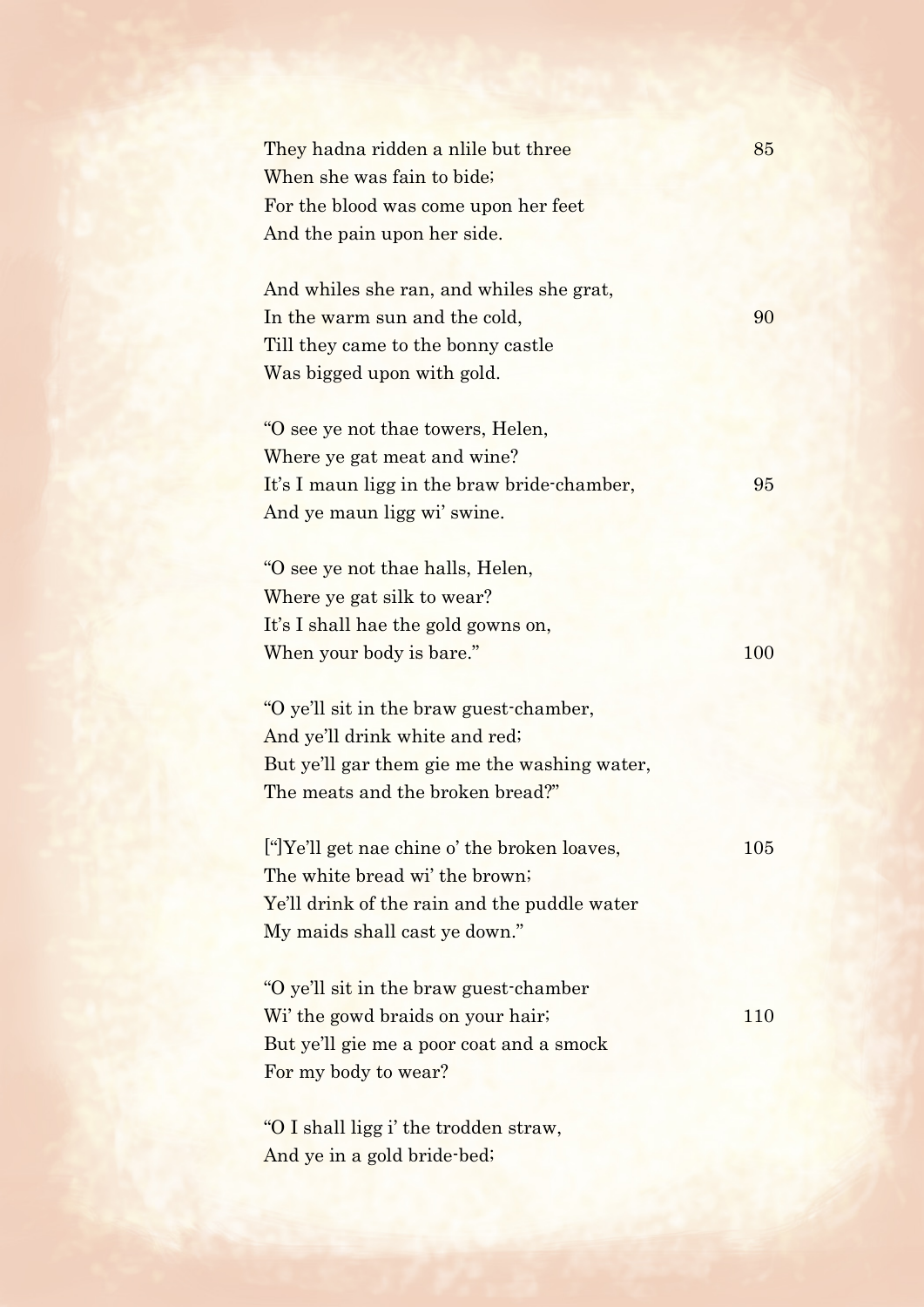| But ye'll gie me a claith to hap my feet, | 115 |
|-------------------------------------------|-----|
| And a claith to hap my head?"             |     |
|                                           |     |
| "Ye'll get no claith to hap you in,       |     |
| Ye'll get no coats of me;                 |     |
| Ye'll get nae mair but a riven smock      |     |
| To wear on your body."                    | 120 |
|                                           |     |
| And she's ate of the foul swines meat     |     |
| With her saft lips and fine;              |     |
| She's put her mouth to the rank water,    |     |
| Was poured amang the swine.               |     |
|                                           |     |
| Never ae word spak Lady Helen,            | 125 |
| Never ae word but twa;                    |     |
| "O gin my mither had hands to help"       |     |
| I wad be weel holpen awa'."               |     |
|                                           |     |
| Never ae word spak Lady Helen,            |     |
| Never ae word but three:                  | 130 |
| "O gin my mither had lips to kiss,        |     |
| Sae weel she wad kiss me!                 |     |
| "She wad kiss me on my ravelled hair,     |     |
| The foul cheek and the chin;              |     |
| She wad kiss me on the weary mouth,       | 135 |
| Where the rank water gaed in."            |     |
|                                           |     |
| Out then came the witch mother:           |     |
| "What ails ye now to greet?"              |     |
| Here's grass to hap ye dry, Helen,        |     |
| And straw to hap ye sweet."               | 140 |
|                                           |     |
| The rain fell frae her feet and hands,    |     |
| Frae her lang hair and fine:              |     |
| "What ails ye at the baked meats, Helen,  |     |
| The brown wheat bread and the wine?"      |     |
|                                           |     |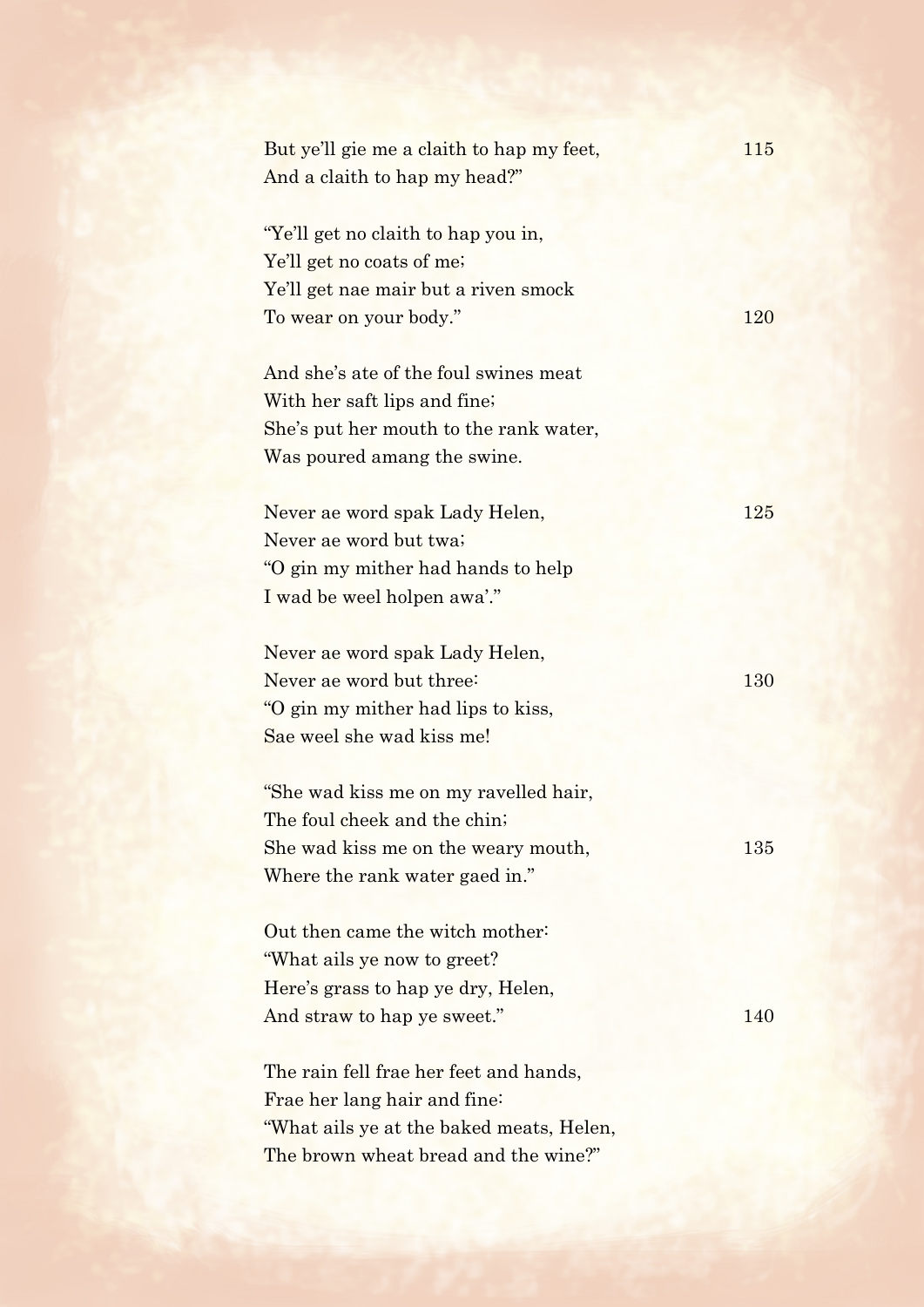| She's turned her by the waist about,            | 145 |
|-------------------------------------------------|-----|
| She's turned her by the knee;                   |     |
| She's witched her body to a laidley worm,       |     |
| A laidley worm to be.                           |     |
|                                                 |     |
| "The red fruit shall grow in green river water, |     |
| The green grass in the wet sea,                 | 150 |
| Ere ye shall come to a fair woman,              |     |
| A fair woman to be."                            |     |
|                                                 |     |
| And she's garr'd bigg her seven swine-brows,    |     |
| She's made them wide and lang;                  |     |
| She's tane the kail and the meal pocks          | 155 |
| That the foul worm might feed amang.            |     |
|                                                 |     |
| Aye she roupit and aye she croupit              |     |
| And aye she soupit the mair;                    |     |
| And for the breath of her laidley mouth         |     |
| The sweet land stank fu' sair.                  | 160 |
|                                                 |     |
| Word is come to Lady Helen's brother,           |     |
| In God's town where he lay,                     |     |
| His father had gatten a braw new bride          |     |
| And his sister was stown away.                  |     |
|                                                 |     |
| Word is come to Lord Richard,                   | 165 |
| Where he was in God's land,                     |     |
| There were nine men out of the north            |     |
| Would fain be to his hand.                      |     |
|                                                 |     |
| "Whatten word is this, ye good sailors,         |     |
| This word ye hae to me?                         | 170 |
| Gin it be a word of the good land,              |     |
| A dear word it maun be."                        |     |
|                                                 |     |
|                                                 |     |

"O there is a worm in Spindlestonheugh,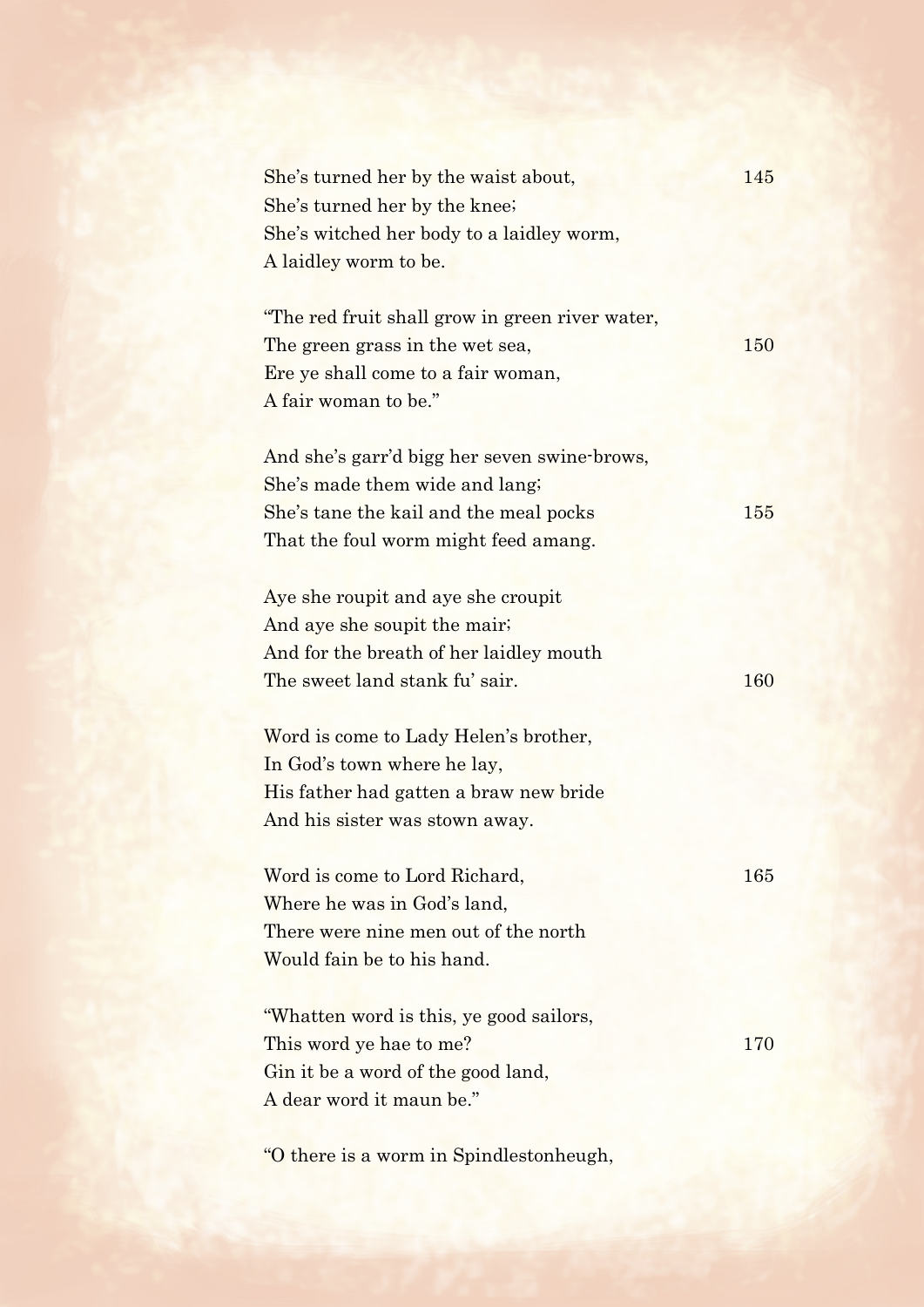| A laidley worm to see;                       |     |
|----------------------------------------------|-----|
| It has the tongue of a maid-woman,           | 175 |
| And a worm's foul body.                      |     |
|                                              |     |
| "For nine mile out of Spindlestonheugh       |     |
| Of grass and rye there is nae routh;         |     |
| There is sma' routh of the good red corn,    |     |
| For the breath of her rank mouth."           | 180 |
| "Whatten word is this, ye carlish caitives?" |     |
| For this word ye hae to me,                  |     |
| There shall never meat come in my mouth      |     |
| Till I be put to sea."                       |     |
|                                              |     |
| And he's garr'd bigg him a fu' fair ship,    | 185 |
| He's biggit it a' of the rowan tree;         |     |
| It was neither hasped wi' gowd nor airn.     |     |
| To haud it frae the sea.                     |     |
|                                              |     |
| It was neither hasped wi' gowd nor airn,     |     |
| Nor yet wi' siller wan;                      | 190 |
| But a' the wood it was biggit wi'            |     |
| Was of the white rowan.                      |     |
| And they sailed lang, and they sailed sair   |     |
| And they drave ower to South;                |     |
| And a wind was in the ship's side,           | 195 |
| And a wind in the ship's mouth.              |     |
| And when he came to Spindleston heugh,       |     |
| He's tane the vervein in his hand;           |     |
| "Now God have heed of the fair ship,         |     |
| For we must row to land."                    | 200 |
|                                              |     |
| "Have pity of us, O Lord Richard,            |     |
| For we dare no further gang."                |     |
| "Gin I may come by a goodly gallows,         |     |
|                                              |     |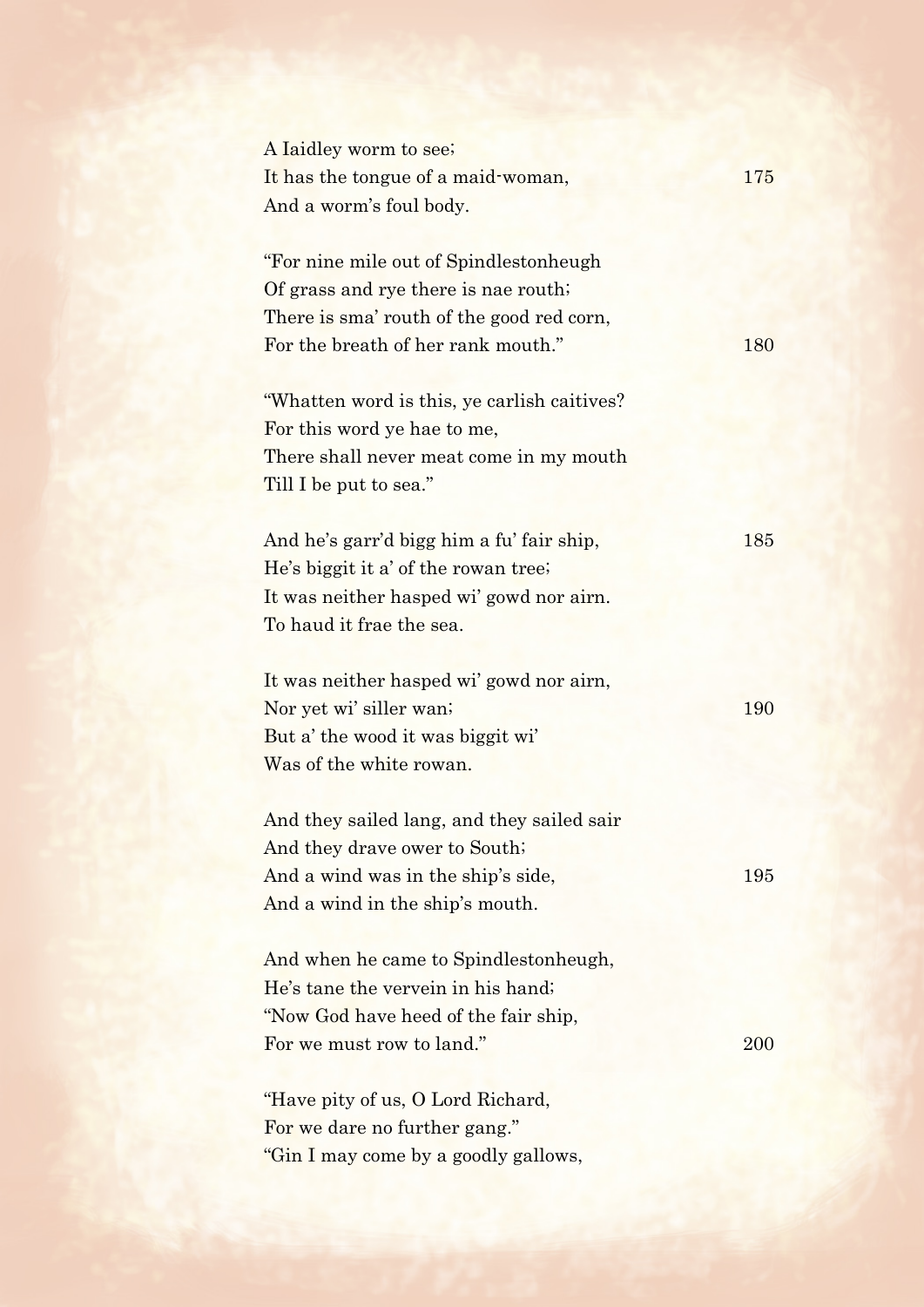The best of ye a' shall hang."

| But when he saw the seven swine trows,                         | 205 |
|----------------------------------------------------------------|-----|
| He weened a sair thing to have seen;                           |     |
| And when he saw the laidley worm                               |     |
| The tears brast ower in his een.                               |     |
|                                                                |     |
| $\lbrack \text{``} \rbrack O'$ gin ye'll kiss my laidley mouth |     |
| For the love of God's body,                                    | 210 |
| I winna do ye scaith, brother,                                 |     |
| Though I be a foul thing to see."                              |     |
|                                                                |     |
| He's put his mouth to her laidley mouth,                       |     |
| He's kissed her once and twice;                                |     |
| "I had liever lose God's dear body"                            | 215 |
| Than kiss this foul worm thrice."                              |     |
|                                                                |     |
| He's put his mouth to her laidley mouth,                       |     |
| He's kissed her kisses three;                                  |     |
| The flesh fell frae her laidley mouth                          |     |
| And frae her rank body;                                        | 220 |
| And it was but his sister Helen                                |     |
| Stood at Lord Richard's knee.                                  |     |
|                                                                |     |
| She was clad all in fair red samite,                           |     |
| Her mouth was red and fair;                                    |     |
| There was nae burd in the good land                            | 225 |
| That had such yellow hair.                                     |     |
|                                                                |     |
| He's tane him to the witch mother                              |     |
| That sat by her bairn's bed;                                   |     |
| The gold was gone in her grey hair,                            |     |
| Her face was heavy and red.                                    | 230 |
|                                                                |     |
| "O wae be wi' you, ye ill woman,                               |     |
| And the young bairn at your knee;                              |     |
| There's never a bairn shall die abed                           |     |